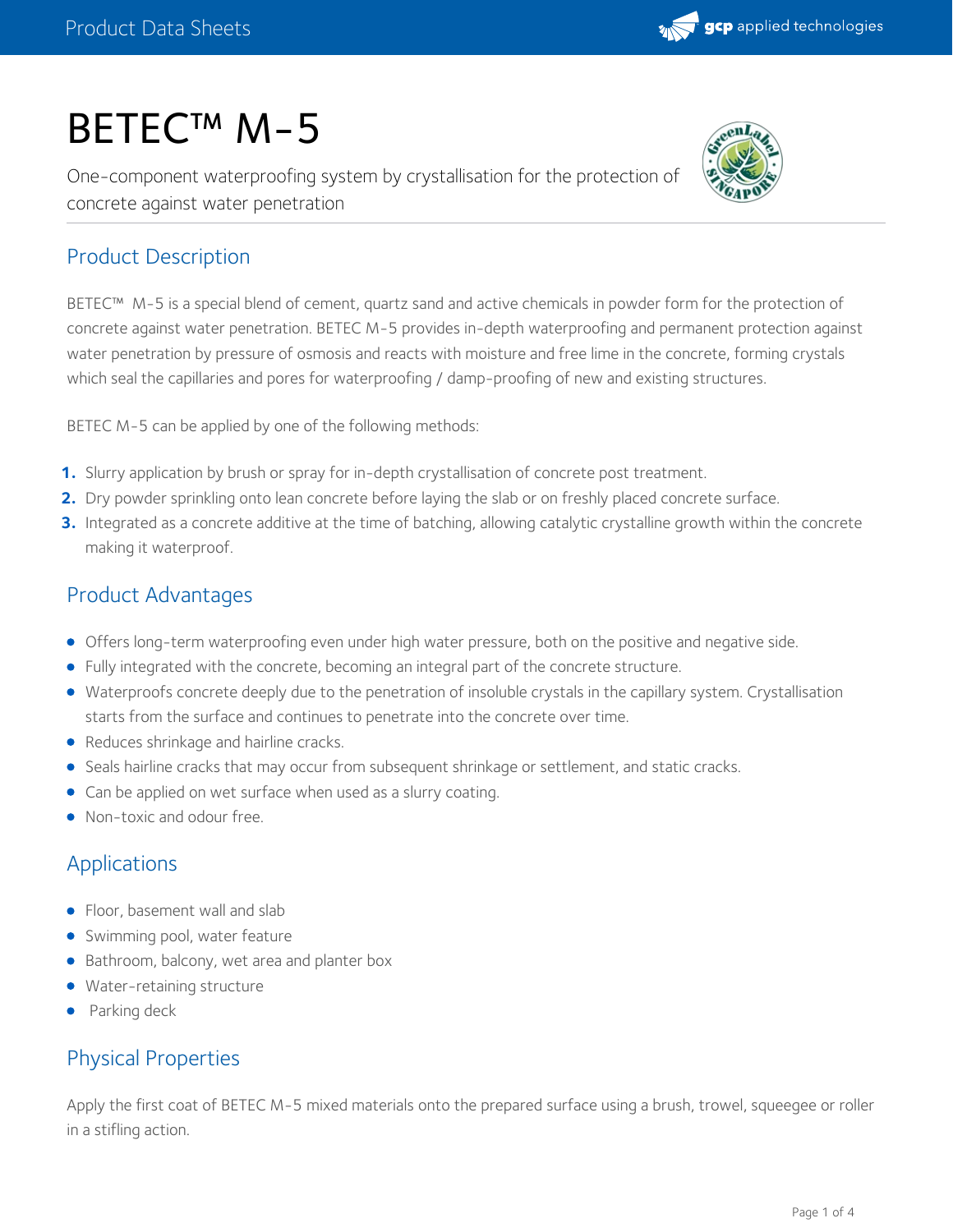

| <b>PROPERTIES</b>                      | <b>UNIT</b> | <b>TYPICAL VALUE</b> |
|----------------------------------------|-------------|----------------------|
| Initial Set                            | min         | $\geq 20$            |
| Final Set                              | hr          | $\leq 24$            |
| Water Pressure Resistance              | Mpa         | $\geq 0.8*$          |
| Water Prenetration @ 5 bars for 72 hrs | mm          | 12                   |

Typical test values may represent average values from samples tested. Test methods noted may be modified.

\* Typical test values based on slurry application with 2 coats at 1.5 to 2mm thickness

# Installation by Slurry Application

#### Surface Preparation

- Chase out all holes and voids and fill with appropriate type of Mortar from GCP Applied Technologies to provide a smooth, level surface. Mortar joints should be flush pointed.
- Remove all bitumen, oil, grease, dirt and other surface contaminants by wire brushing and pressure washing.
- Cut back any protrusions.
- Pre-water or damp the surface prior to application

#### Mixing

- Mix BETEC M-5 with water at water-cement ratio of 1:2.5
- Mix until a homogeneous slurry, free from all lumps is formed.
- Scrape any unmixed material from the side of the mixing container with a trowel and mix in.
- Mixed materials should be used within 20 minutes, recommended not more than 30 minutes. It can be slurred again when hard but

DO NOT ADD WATER AGAIN.

- Apply the second coat finish depending on site conditions and film thickness required.
- Before applying the second coat in alternate direction, leave the first coat to dry approximately 1- 2 hours depending on the thickness, recommended not more than 24 hours.
- If overcoating is done more than 24 hours after applying the previous coat, or the previous coat has already dried out, the surface must be pre-wetted again.
- **•** Protect treated surfaces from rainfall, frost and pudding of water.and requirements.

#### Installation by dry sprinkle application:

- The surface does not need to be dry, but standing water must be removed.
- Remove all debris and laitance.
- Pre-calculate the amount of BETEC M-5 required and dry sprinkle them evenly throughout the area prior to concrete placement.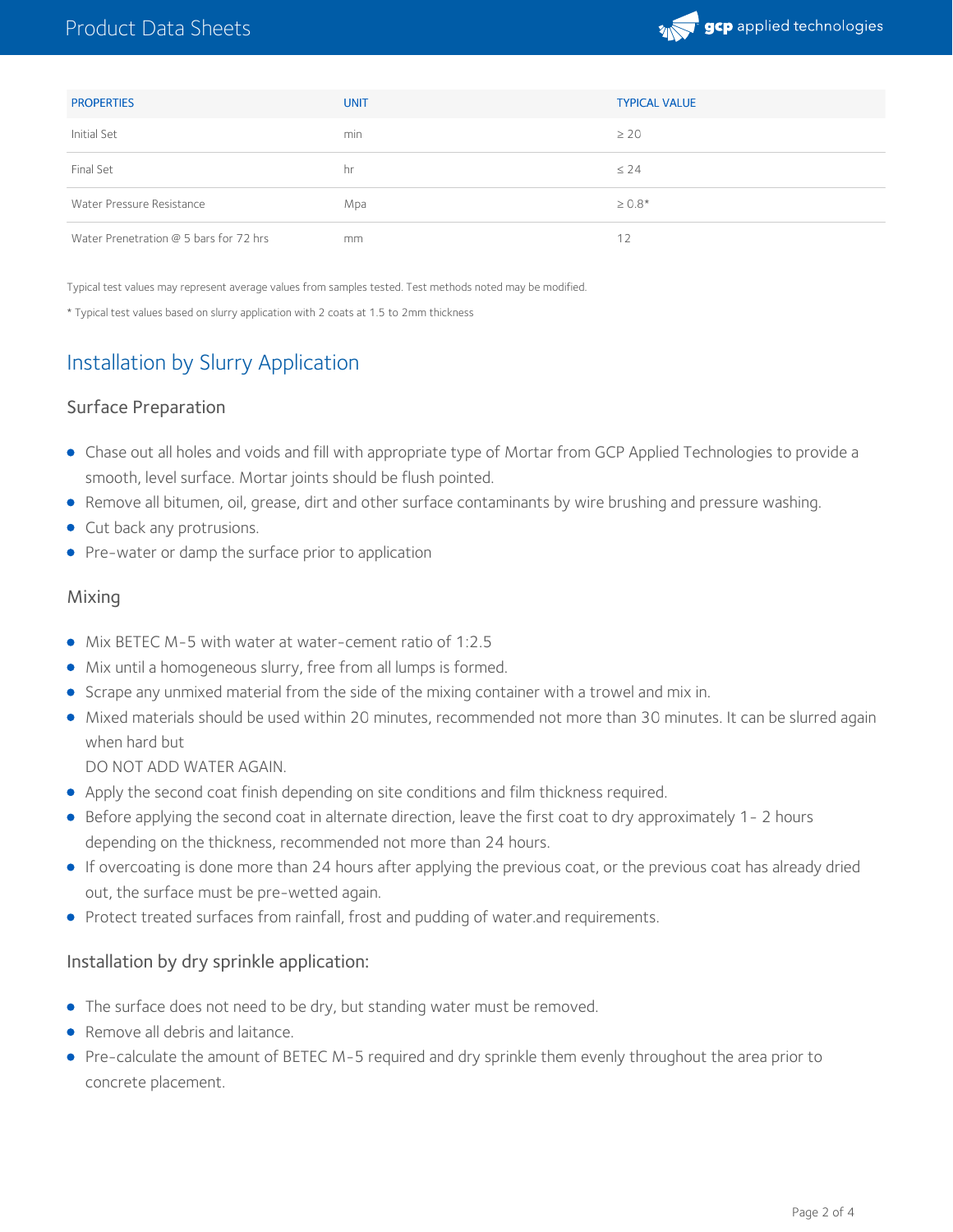#### Installation by integration with concrete application:

- Mix BETEC M-5 with a small amount of water to form slurry.
- Add required amount into the central batching mixer or ready-mix concrete truck. Ensure an even and homogeneous mix is achieved throughout before discharging the concrete.
- For advice on concrete mix design, please contact GCP Applied Technologies Technical Service.

## Health and Safety

Read the product label and Material Safety Data Sheet (MSDS) before use. Users should acquaint themselves with all risk and safety phrases. MSDS can be obtained from GCP Applied Technologies.

## Technical Services

For assistance with working drawings for projects and additional technical advice, please contact GCP Applied Technologies Technical Services.

## Supply

| <b>PACK SIZE</b> | <b>PACKAGING</b> | <b>SHELF LIFE</b> |
|------------------|------------------|-------------------|
| 20kg             | Plastic pail     | 18 months         |
|                  |                  | storage under dry |
|                  |                  | conditions        |

## **Cleaning**

All tools and equipment should be cleaned immediately with clean water after use. Hardened material can only be removed mechanically.

### Consumption

- For slurry application: Apply BETEC M-5 at 0.8 to 1.2kg / coat /  $m<sup>2</sup>$  in 2 coats by brush or spray.
- For dry sprinkle application: Apply BETEC M-5 at 1.2kg / m<sup>2</sup> onto lean concrete binding prior to placing fresh concrete.
- For integration with concrete: Add BETEC M-5 at the rate of 0.8% to1.2% of the cementitious content on a preapproved mix design.